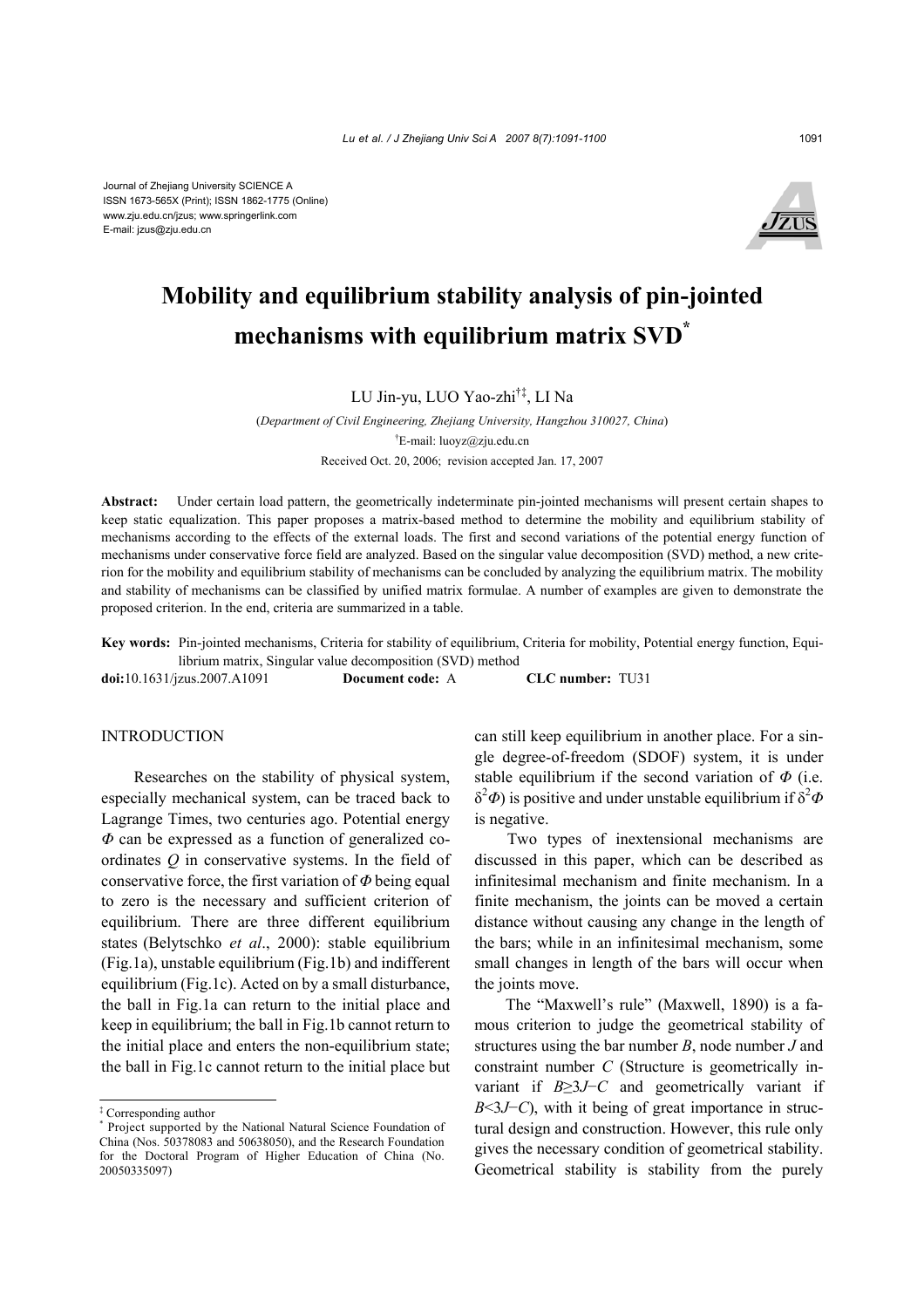

**Fig.1 Equilibrium on the surface of sphere. (a) Stable equilibrium; (b) Unstable equilibrium; (c) Indifferent equilibrium** 

geometrical view. According to "Maxwell's rule", the structures in Fig.2a and Fig.2b are both geometrically invariant, while the structure in Fig.2b is actually an infinitesimal mechanism. After this problem was found, the geometrical stability of infinitesimal mechanism was widely studied. By analyzing the variation of strain energy function *Φ*, Kötter studied if infinitesimal mechanism can be stiffened by selfstress (Pellegrino, 2001). Equilibrium equations were found by calculating the first variation of *Φ*. Kötter pointed out that the mechanism could be stiffened if  $\delta^2 \Phi$  is positive definite, and the method can also be used when the number of independent states of self-stress is greater than one. Kuznetsov (1988) found that if self-stress was applied to bars, the infinitesimal mechanism would be geometrically stable. Calladine and Pellegrino classified the structural assemblies (Pellegrino, 1990; 1993). Based on singular value decomposition method, the criterion for geometrical stability of mechanism was presented (Pellegrino, 1990; 1993). If self-stress can provide first order stiffness to the mechanism displacement, it is infinitesimal mechanism. The product of geometrical force and the modes of inextensional mechanisms were used to determine a more general stability with both geometry and assembly topology considered (Pellegrino and Calladine, 1986). Fowler and Guest (2000) made a symmetry extension of Maxwell's rule. And the mobility of highly symmetric structures is also discussed (Kovács, 2004). Tarnai and Szabó (2002) analyzed the



**Fig.2 Structures under loads. (a) Determinate structure; (b) Infinitesimal mechanism; (c) Finite mechanism**

rigidity and stability of prestressed infinitesimal mechanisms. The geometrical stability of other structures (such as cable-strut tensile structures) was studied (Luo, 2000; Luo and Dong, 2002).

The mechanisms discussed above are mostly infinitesimal mechanisms with the geometrical stability of finite mechanism being rarely further discussed. The researches on finite mechanism mainly concentrate on the bifurcation of motion (Tarnai and Szabó, 2000; Lengyel and You, 2004), because finite mechanism is considered as geometrically unstable by both "Maxwell's rule" and Pellegrino's criterion (Pellegrino and Calladine, 1986). Few articles deal with the more general stability of mechanisms.

Apparently, the finite mechanism in Fig.2c is in stable equilibrium under load  $P_1$ , which means it can resist perturbations. Taking the mechanism shown in Fig.3 as example, two types of external loads *P* are applied, and we can analyze the mechanism by calculating the first and second variation of the potential energy function.



**Fig.3 One-bar mechanism. (a) Topology; (b), (c) Load patterns**

Supposing a spring with a rotated stiffness *K* is added to the constrained node, when small disturbing displacement  $\theta$  is acting on the mechanism, the potential energy function of the mechanism can be found by (taking the initial state as zero potential energy state)

$$
\Phi = K\theta - PL(1 - \cos\theta).
$$

Then the first and second partial derivatives of the potential energy are

$$
\frac{\partial \Phi}{\partial \theta} = K - P L \sin \theta, \frac{\partial^2 \Phi}{\partial \theta^2} = -P L \cos \theta.
$$

Let  $\partial \Phi / \partial \theta = 0$  and  $K \rightarrow 0$ , we can get  $\theta = 0$ . Sub-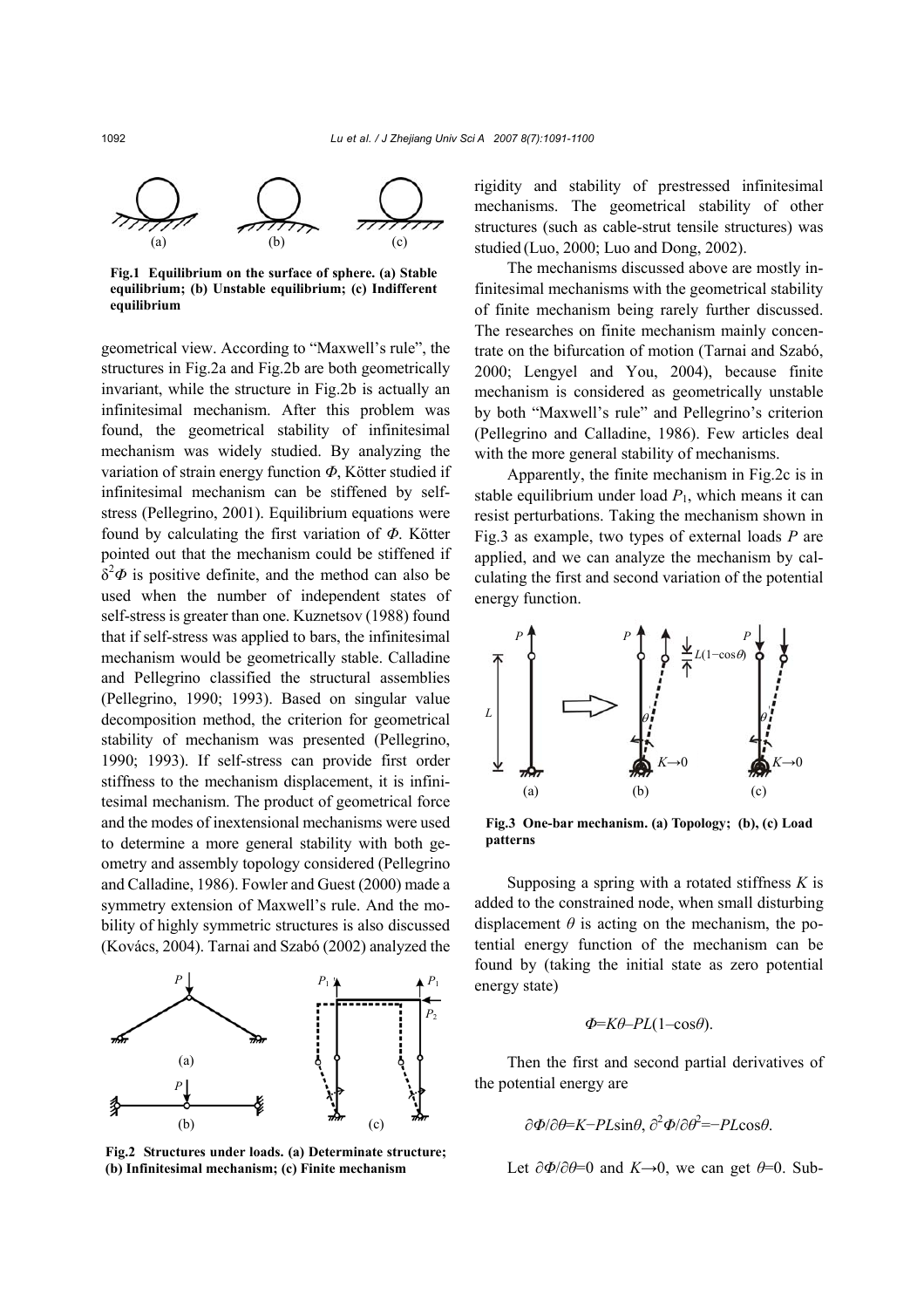stituting  $\theta = 0$  into  $\partial^2 \Phi / \partial \theta^2$ , we get  $\partial^2 \Phi / \partial \theta^2 = -PL$ . If *P*<0, as shown in Fig.3b, the mechanism is under stable equilibrium  $\left(\frac{\partial^2 \Phi}{\partial \theta^2} > 0\right)$ ; if *P*>0, as shown in Fig.3c, the mechanism is under unstable equilibrium  $\left(\frac{\partial^2 \Phi}{\partial \theta^2} < 0\right)$ .

Therefore, a mechanism that is geometrically unstable cannot only bear certain external loads but also resist perturbations (Fig.2b, Fig.3b), so the stability of a mechanism is relating to several aspects. Stability of mechanism should include geometrical stability and equilibrium stability. Geometrical stability only depends on its topology with nothing to do with the external loads, while topology and load effects are considered together in equilibrium stability. Though Pellegrino introduced the concept of geometrical loads (Pellegrino and Calladine, 1986), it is still purely geometrical just as "Maxwell's rule". This paper proposes an efficient matrix-based criterion for mobility and stability of equilibrium of mechanisms instead of calculating potential energy function directly. It presents a generalized numerical algorithm and improves the stability theory of mechanism.

This paper is constructed as follows: Section 2 introduces the potential energy function of mechanism in the conservative force field, and the first and second variations of potential energy function are analyzed; Section 3 introduces the singular value decomposition (SVD) method of equilibrium matrix; in Section 4, a matrix-based criterion for the mobility of mechanism and the corresponding formulae are presented; in Section 5, the details of the criterion for the stability of equilibrium mechanism are discussed, and by calculating the states of inextensional mechanism and Hessian matrix, the formulae are derived and three different equilibrium states existing in mechanisms are defined; in Section 6, a few typical examples are given to demonstrate the criterion formulae derived in this paper; in Section 7, future work is suggested and criteria are summarized in a table.

#### POTENTIAL ENERGY FUNCTION

Supposing load  $P_i$  acts on generalized coordinates  $Q_i$ , the potential energy of the mechanism under kinematic constraint  $F_k=0$  is (Pellegrino, 2001)

$$
\boldsymbol{\Pi}_R = -\sum_{i=1}^n P_i (Q_i - Q_i^0) + \sum_{k=1}^c A_k F_k, \qquad (1)
$$

where  $P_i$  are external loads applied on nodes,  $Q_i^0$  and *Qi* are the reference and current generalized coordinates respectively, *Λk* are Lagrange multipliers (which can be internal force of bars),  $F_k$  are kinematic constraint functions:  $F_k(Q_1, ..., Q_n)=0$ , *n* is the number of generalized coordinates, and *c* is the number of generalized constraints.

The equilibrium state of this system can be obtained by taking the first variation of  $\Pi_R$  as zero:

$$
\delta H_R = 0. \tag{2}
$$

Then we have

$$
\delta \boldsymbol{\Pi}_R = \left[ \left( \frac{\partial \boldsymbol{\Pi}_R}{\partial Q_i} \right)^{\mathrm{T}} \quad \left( \frac{\partial \boldsymbol{\Pi}_R}{\partial A_k} \right)^{\mathrm{T}} \right] \left[ \left( \delta Q_i \right)^{\mathrm{T}} \right] = \mathbf{0}.
$$

So we can obtain the equilibrium equation

$$
\left(\frac{\partial \boldsymbol{\Pi}_R}{\partial Q_i}\right) = -P_i + \sum_{k=1}^c A_k \frac{\partial F_k}{\partial Q_i} = 0, \ i = 1, ..., n,
$$
 (3)

and the compatibility equation

$$
\left(\frac{\partial \boldsymbol{\varPi}_R}{\partial \boldsymbol{\varLambda}_k}\right) = F_k = 0, k=1, ..., c.
$$
 (4)

Substituting the external load  $P_i$  from Eq.(3) into the second variation  $\delta^2 \mathbf{\Pi}_R$ , the criterion for stability of the mechanism can be established as

$$
\begin{cases}\n\delta^2 \mathbf{\Pi}_R > 0, \quad \text{stable;} \\
\delta^2 \mathbf{\Pi}_R < 0, \quad \text{unstable.}\n\end{cases} \tag{5}
$$

Expanding  $\delta^2 \mathbf{\Pi}_R$  to matrix form, then we get

$$
\delta^2 \boldsymbol{\Pi}_R = [(\delta Q_i)^T (\delta A_k)^T] \begin{bmatrix} \left( \sum_{h=1}^c A_h \frac{\partial^2 F_h}{\partial Q_i \partial Q_j} \right) \left( \frac{\partial F_i}{\partial Q_k} \right) \\ \left( \frac{\partial F_k}{\partial Q_i} \right) & (\boldsymbol{F}) \end{bmatrix}
$$

$$
\times \begin{bmatrix} (\delta Q_j) \\ (\delta A_k) \end{bmatrix} .
$$

Applying the following notations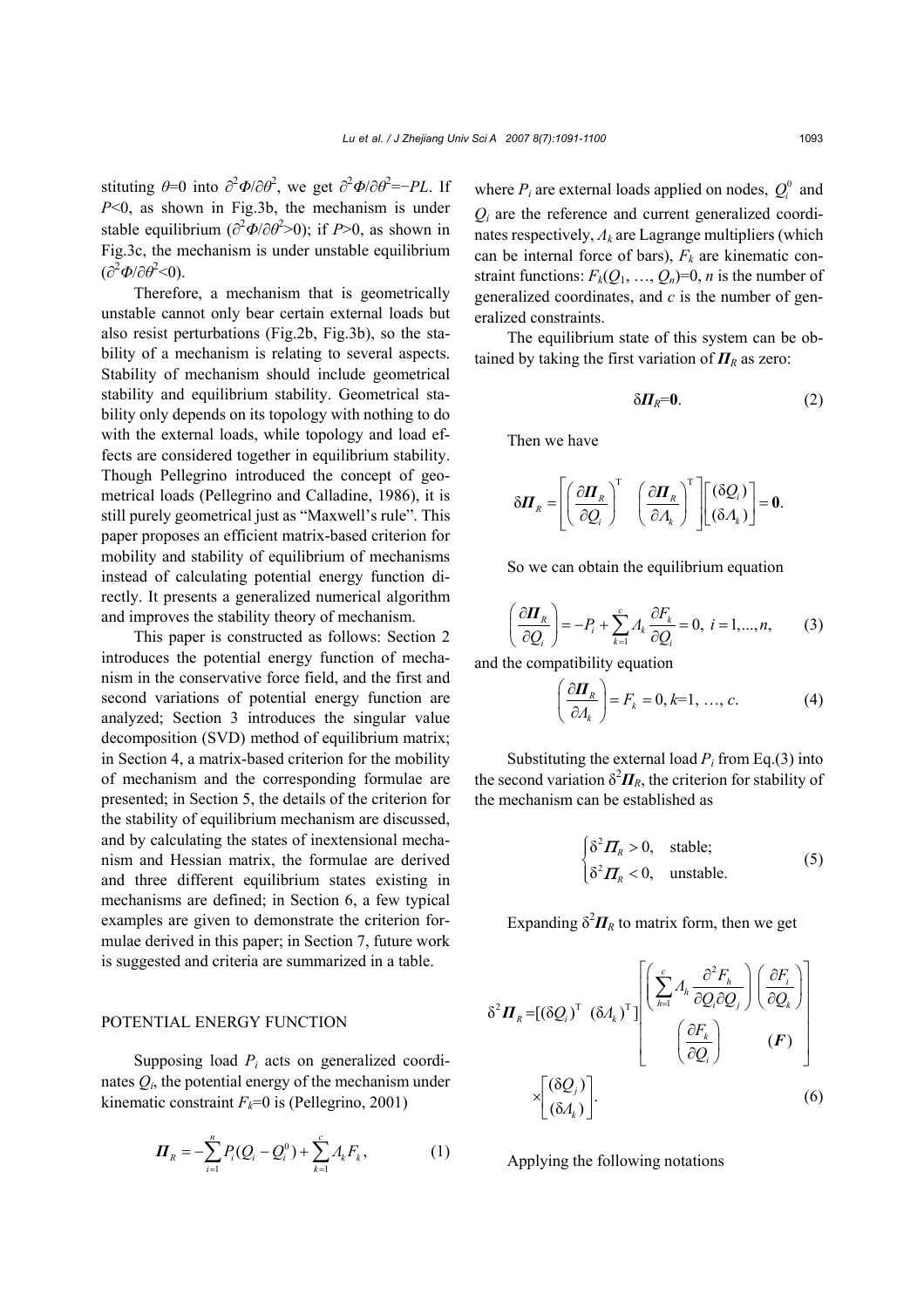$$
\boldsymbol{H} = \left[ \sum_{h=1}^{c} A_h \frac{\partial^2 F_h}{\partial Q_i \partial Q_j} \right]_{n \times n}, \quad \boldsymbol{J} = \left[ \frac{\partial F_k}{\partial Q_i} \right]_{c \times n},
$$

$$
\mathrm{d}\boldsymbol{Q} = [\delta Q_i]_{n \times 1} \text{ and } \mathrm{d}\boldsymbol{P} = [\delta P_j]_{n \times 1},
$$

we have

$$
\delta^2 \boldsymbol{\varPi}_R = [\mathrm{d}\boldsymbol{\varrho}^{\mathrm{T}} \quad \mathrm{d}\boldsymbol{\varLambda}^{\mathrm{T}}] \begin{bmatrix} \mathrm{d}\boldsymbol{P} \\ \mathrm{d}\boldsymbol{p} \end{bmatrix}, \tag{7}
$$

$$
\begin{bmatrix} dP \\ dp \end{bmatrix} = \begin{bmatrix} H & J^T \\ J & F \end{bmatrix} \begin{bmatrix} dQ \\ dA \end{bmatrix}, \tag{8}
$$

where *H* is the Hessian matrix of  $\sum_{h=1}^{c} A_h F_h$ ,  $\sum_{h=1}^{I} A_h I^h$ *Λ F*  $\sum_{h=1} A_h F_h$ , **J** is the Jacobian matrix of  $F_k$ ,  $\vec{F}$  is the flexibility matrix,  $d\vec{Q}$  is the increment of nodal displacement, d*Λ* is the increment of bar internal force, d*P* is the increment of nodal load, d*p* is the increment of kinematic load.

For mechanism consisting of rigid bars and pin-joints,  $F_k$  in Eq.(1) can be expressed as

$$
F_k = \sqrt{(x_i - x_j)^2 + (y_i - y_j)^2 + (z_i - z_j)^2} - L_k = 0.
$$
 (9)

We also have *c*<*n*.

As the elastic deformation of the bars can be neglected, the increment of bar internal force equals zero and the bar flexibility is infinitesimal, i.e.

$$
F=0,
$$
\n
$$
dA=0.
$$
\n(10)\n(11)

Substituting Eq.(10) and Eq.(11) into Eq.(7) and Eq.(8), we have

$$
\delta^2 \mathbf{\Pi}_R = \mathrm{d}\mathbf{Q}^{\mathrm{T}} \cdot \mathrm{d}\mathbf{P},\tag{12}
$$
\n
$$
\mathrm{d}\mathbf{P} = \mathbf{H} \cdot \mathrm{d}\mathbf{Q}.\tag{13}
$$

 $δ<sup>2</sup>$ *ΠR* can be simplified as

$$
\delta^2 \mathbf{\Pi}_R = \mathrm{d}\mathbf{\mathbf{Q}}^{\mathrm{T}} \cdot \mathbf{H} \cdot \mathrm{d}\mathbf{\mathbf{Q}}.
$$

So the necessary and sufficient criterion for stable mechanism is

$$
d\mathbf{Q}^{\mathrm{T}}\!\cdot\!\mathbf{H}\!\cdot\!\mathrm{d}\mathbf{Q}\!\!>\!\!0.\tag{14}
$$

# MATRIX ANALYSIS BASED ON SINGULAR VALUE DECOMPOSITION METHOD

To set up the equilibrium equation at node *i*, the sub-structure including all the bars connected to node *i*, as shown in Fig.4, is considered. The Cartesian coordinates of node *i* at its current position are taken as  $x_i$ ,  $y_i$  and  $z_i$ , and coordinates of nodes *j* and *k* are similarly denoted. The lengths of elements *k* and *l* are taken as  $L_k$  and  $L_l$ . Assuming  $P_i$  is the external force vector at node *i*,  $P_i=(P_{ix},P_{iy},P_{iz})^\text{T}$ ,  $t_k$  and  $t_l$  are the internal forces of elements *k* and *l*. According to Eq.(3), the equilibrium equation at node *i* can be expressed as

$$
\begin{cases}\n\frac{x_i - x_h}{L_l}t_l + \frac{x_i - x_j}{L_k}t_k = P_{ix}, \\
\frac{y_i - y_h}{L_l}t_l + \frac{y_i - y_j}{L_k}t_k = P_{iy}, \\
\frac{z_i - z_h}{L_l}t_l + \frac{z_i - z_j}{L_k}t_k = P_{iz}.\n\end{cases}
$$
\n(15)

Rewrite Eq.(15) in matrix form as

$$
\begin{pmatrix}\n\frac{x_i - x_h}{L_l} & \frac{x_i - x_j}{L_k} \\
\frac{y_i - y_h}{L_l} & \frac{y_i - y_j}{L_k} \\
\frac{z_i - z_h}{L_l} & \frac{z_i - z_j}{L_k}\n\end{pmatrix}\n\begin{pmatrix}\nt_l \\
t_k\n\end{pmatrix} =\n\begin{pmatrix}\nP_{ix} \\
P_{iy} \\
P_{iz}\n\end{pmatrix}.\n\tag{16}
$$



**Fig.4 Geometrical relationships**

Assembling all the node equilibrium equations belonging to the same structure, we can get the global equilibrium equation (Pellegrino, 1990; 1993)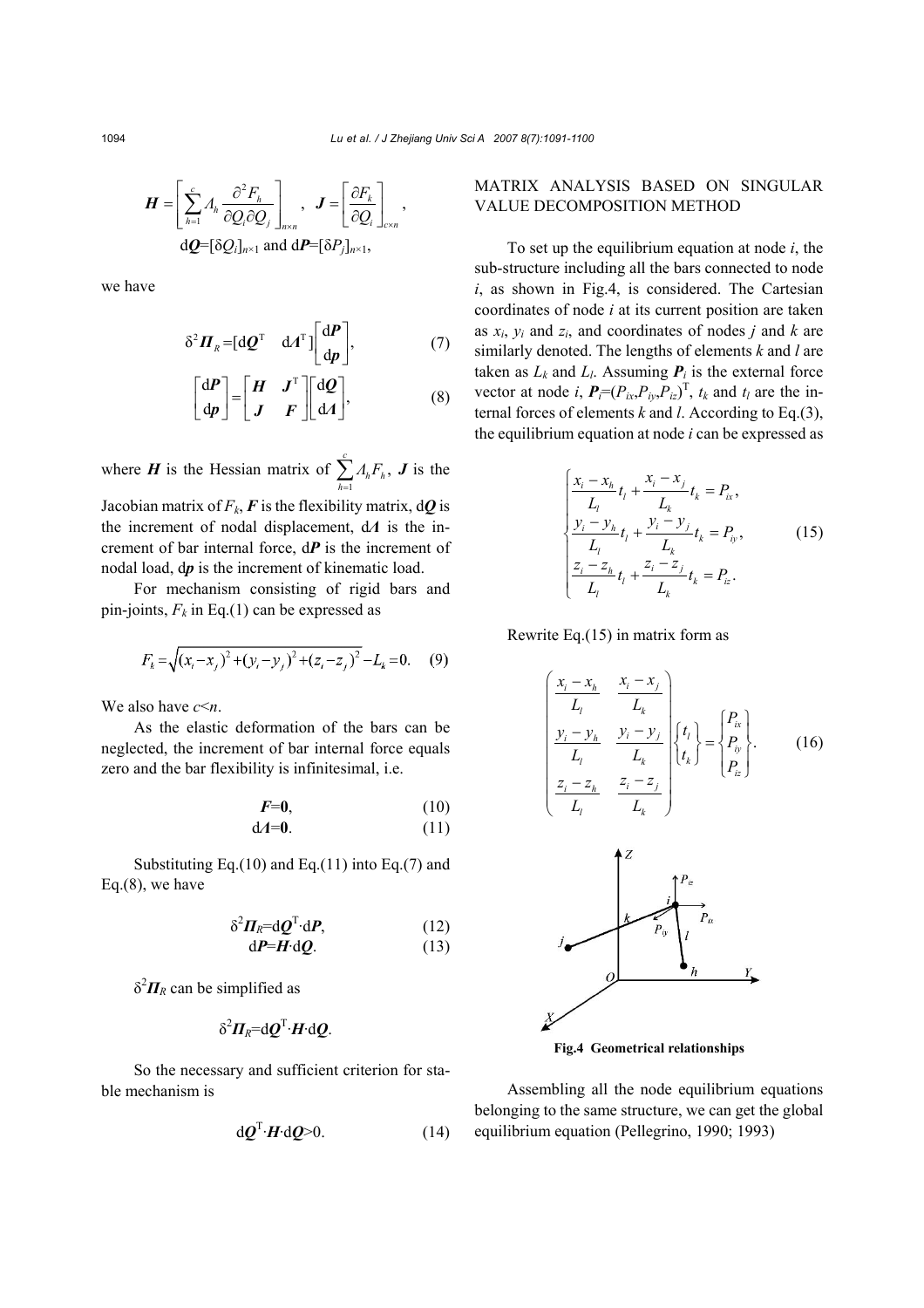$$
At = P, \tag{17}
$$

where  $A$  is equilibrium matrix,  $t$  is internal force vector, and *P* is external load vector. Here *A* and *t* are corresponding to  $J<sup>T</sup>$  and d $\Lambda$  in the last section, respectively.

Take the dimension of *A* to be  $n_r \times n_c$ , and the rank of *A* to be *r*, according to the Linear Algebra Theory, the SVD expression of *A* is

$$
\exists U \in \mathbb{C}^{n_r \times n_r}, \quad V \in \mathbb{C}^{n_c \times n_c}, \quad \text{and} \quad S \in \mathbb{C}^{r \times r},
$$
\n
$$
\text{subject to} \qquad A = U \begin{bmatrix} S & 0 \\ 0 & 0 \end{bmatrix} V^{\mathrm{T}}, \qquad (18)
$$

where  $n_r=3J-C$ ,  $n_c=B$ , and *J*, *B* and *C* mean the numbers of nodes, elements and generalized constraints. *S*=diag(*s*11,*s*22,…,*srr*), which are non-zero singular values and  $s_{11} \geq s_{22} \geq \ldots \geq s_{rr} \geq 0$ . *U* and *V* are orthogonal matrices, and can be decomposed as  $U=[U_r U_m], V=[V_r V_s].$ 

Two variables *m* and *s* are introduced to represent the number of inextensional mechanism and the number of independent states of self-stress, with them being defined as  $m=n_r-r$  and  $s=n_c-r$ . The orthogonalities of SVD method are presented as

$$
AV_s = 0, \t(19)
$$

$$
A^{\mathrm{T}}U_m=0,\t\t(20)
$$

where  $U_m$  are the states of inextensional mechanisms, and  $V_s$  are independent states of self-stress. The states of inextensional mechanisms that represent the mode of inextensional deformations are a group of orthogonal basis for space of nodal displacements, and the independent states of self-stress that represent the mode of internal force in bars are orthogonal basis for space of internal forces.

The classification of structural assemblies is given in Table 1 (Pellegrino, 1990; 1993). The mechanisms that are discussed in this paper belong to type II and type IV. Type II is a finite mechanism and Eq.(17) has a unique solution *t* for some particular load *P*, which can be defined as the equilibrium load of the corresponding mechanism. Type IV is mostly infinitesimal mechanisms and Eq.(17) has infinite *s*-dimensional solution *t*=*t*′+*Vsα*.

**Table 1 Classification of structural assemblies** 

| Assembly type | Static and kinematic properties                                            |
|---------------|----------------------------------------------------------------------------|
|               | $s=0$ : statically determinate;<br>$m=0$ : kinematically determinate       |
| Н             | $s=0$ : statically determinate;<br>$m$ >0: kinematically indeterminate     |
| Ш             | $s > 0$ : statically indeterminate;<br>$m=0$ : kinematically determinate   |
| IV            | $s > 0$ : statically indeterminate;<br>$m$ >0: kinematically indeterminate |

# MATRIX-BASED CRITERION FOR THE MO-BILITY OF MECHANISM

In the reference configuration, without external loads (*P*=**0**), *t* is called self-stress vector. It satisfies

$$
At=0.\t(21)
$$

Coefficient matrix  $\vec{A}$  is full-column-rank when  $m \geq 0$ and *s*=0. It corresponds to type II in Table 1. According to Linear Algebra Theory, homogenous equation Eq.(21) does not have non-zero solution (*t*≡**0**), which means that finite mechanism cannot keep equilibrium state depending on the transfer of internal force. However, when applied with certain external load *P*, the mechanism could maintain force equilibrium with Eq.(17) having a unique non-zero solution *t*.

The criterion for mechanism mobility is discussed (on whether a mechanism is in equilibrium state). We concluded that when external load vector *P* orthogonalizes to the states of inextensional mechanisms  $U_m$  ( $U_m^T P = 0$ ), the mechanism would be stiffened by load *P* and cannot move. It can be proved as follows.

The equivalent question of whether the mechanism is in equilibrium state is whether Eq.(17) has non-zero solution, so non-zero solution *t* for Eq.(17) is the necessary and sufficient condition for immobility of the mechanism.

The necessary and sufficient condition for Eq.(17) having non-zero solution is

$$
rank(A)=rank(A|P), \qquad (22)
$$

where rank $(A) = r = n_c$ .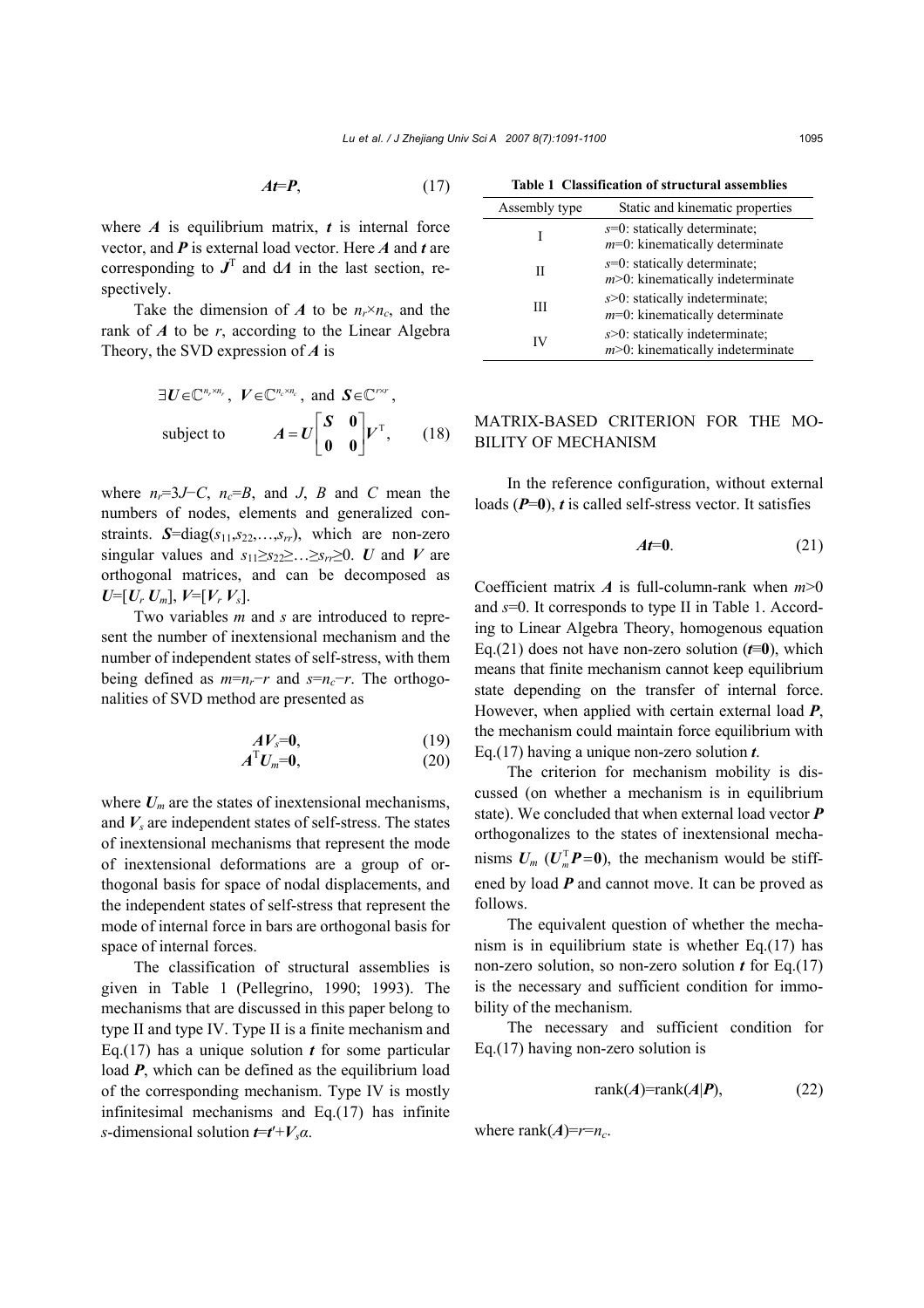Applying SVD to equilibrium matrix *A*, and according to Eq.(20),  $U_m$  satisfies

$$
A^{\mathrm{T}}U_m=0.
$$

Pre-multiply both sides of Eq.(20) by non-zero vector  $t<sup>T</sup>$  and transform it, and then we can get

$$
t^{T} A^{T} U_{m} = t^{T} \cdot 0;
$$
  
\n
$$
(t^{T} A^{T} U_{m})^{T} = 0;
$$
  
\n
$$
U_{m}^{T} At = 0.
$$
\n(23)

Substituting Eq.(17) into Eq.(23),

$$
\boldsymbol{U}_m^{\mathrm{T}} \boldsymbol{P} = \boldsymbol{0}. \tag{24}
$$

It can be used as a criterion for the mobility of the mechanism. A mechanism is not mobile if its external load satisfies Eq.(24). Otherwise, if

$$
\boldsymbol{U}_m^{\mathrm{T}} \boldsymbol{P} \neq \boldsymbol{0}, \tag{25}
$$

the mechanism is mobile. The external load *P* that satisfies Eq.(24) can be defined as equilibrium load.

One more thing should be pointed out is that when using Eq.(24) to determine the mechanism mobility with  $m>1$ , all the vectors  $U_m$  ( $U_m^{(r)}$ ,  $r=1, \ldots,$ *m*) should be checked.

### MATRIX-BASED CRITERION FOR THE EQUI-LIBRIUM STABILITY OF MECHANISM

A mechanism is in the equilibrium state *Ψ*<sup>0</sup> when equilibrium load *P* is applied. Under perturbations δ*d*, a mechanism in equilibrium will behave in three different states: returning to  $\Psi^0$ , moving to another equilibrium state *Ψ*′ and being equilibrium in state *Ψ*<sup>δ</sup>*<sup>d</sup>* , which is corresponding to Figs.1a, 1b and 1c (Belytschko *et al*., 2000). Indeed, stability of equilibrium can imply resistance to perturbations.

The internal force vector of bars is given in Eq.(17). Since the increment of joint displacement d*Q* in Eq.(14) equals inextensional mechanisms

$$
\mathrm{d}\boldsymbol{Q} = \boldsymbol{U}_m. \tag{26}
$$

The second variation of potential energy can be rewritten as

$$
\delta^2 \boldsymbol{\Pi}_R = \boldsymbol{U}_m^{\mathrm{T}} \cdot \boldsymbol{H} \cdot \boldsymbol{U}_m. \tag{27}
$$

We can discuss the procedure of calculation of Hessian matrix *H*. The sub-matrix of *H* at node *i* corresponding to Fig.4 is

$$
\boldsymbol{H}^{(i)} = \begin{bmatrix} \frac{t_i}{L_i} + \frac{t_k}{L_k} & 0 & 0 & -\frac{t_k}{L_k} & 0 & 0 & -\frac{t_l}{L_l} & 0 & 0 \\ 0 & \frac{t_i}{L_i} + \frac{t_k}{L_k} & 0 & 0 & -\frac{t_k}{L_k} & 0 & 0 & -\frac{t_l}{L_l} & 0 \\ 0 & 0 & \frac{t_i}{L_i} + \frac{t_k}{L_k} & 0 & 0 & -\frac{t_k}{L_k} & 0 & 0 & -\frac{t_l}{L_l} \end{bmatrix} \cdots z_i
$$
\n(28)

where  $t_l$  and  $t_k$  are internal forces of bar *l* and *k*. They are both components of vector *t*. The number of columns for  $H^{(i)}$  denoted as  $\zeta_i$  equals the number of degree-of-freedom (DOF) that connects to node *i* including the DOF belonging to node *i* (e.g.  $\zeta_i=9$  in Fig.4).  $t_l/L_l$  and  $t_k/L_k$  are force density coefficients of bars *l* and *k*.  $H_{n \times n}$  is constituted by  $H^{(i)}$ .

Since our aim is to set up an easy computational framework for all types of mechanisms, it is important that the dimensions of all  $H^{(i)}$  are equal. However, *ζi* varies from node to node in the same mechanism, which is quite difficult to program. So we re-assemble  $(k)$  $H_{\kappa_i}^{(k)}$  based on bar *k* and new variable  $\kappa_i$ :

$$
H_{\kappa_i=1}^{(k)} = \begin{bmatrix} t_k & 0 & 0 & -\frac{t_k}{L_k} & 0 & 0 \end{bmatrix},
$$
  
\n
$$
H_{\kappa_i=2}^{(k)} = \begin{bmatrix} 0 & \frac{t_k}{L_k} & 0 & 0 & -\frac{t_k}{L_k} & 0 \end{bmatrix},
$$
  
\n
$$
H_{\kappa_i=3}^{(k)} = \begin{bmatrix} 0 & 0 & \frac{t_k}{L_k} & 0 & 0 & -\frac{t_k}{L_k} \end{bmatrix},
$$
  
\n(29)

where  $\kappa_i$  (=1, 2, 3) denotes the DOF number of the beginning node that attaches to bar *k*. Considering boundary conditions of the mechanism, we can get  $H_{n \times n}$  by assembling  $H_{\kappa_i}^{(k)}$ . This method is suitable for computer coding and analysis of different mechanisms.

Thus, we get a criterion for stability of equilibrium:

**Case 1** For single DOF mechanism, *m*=1,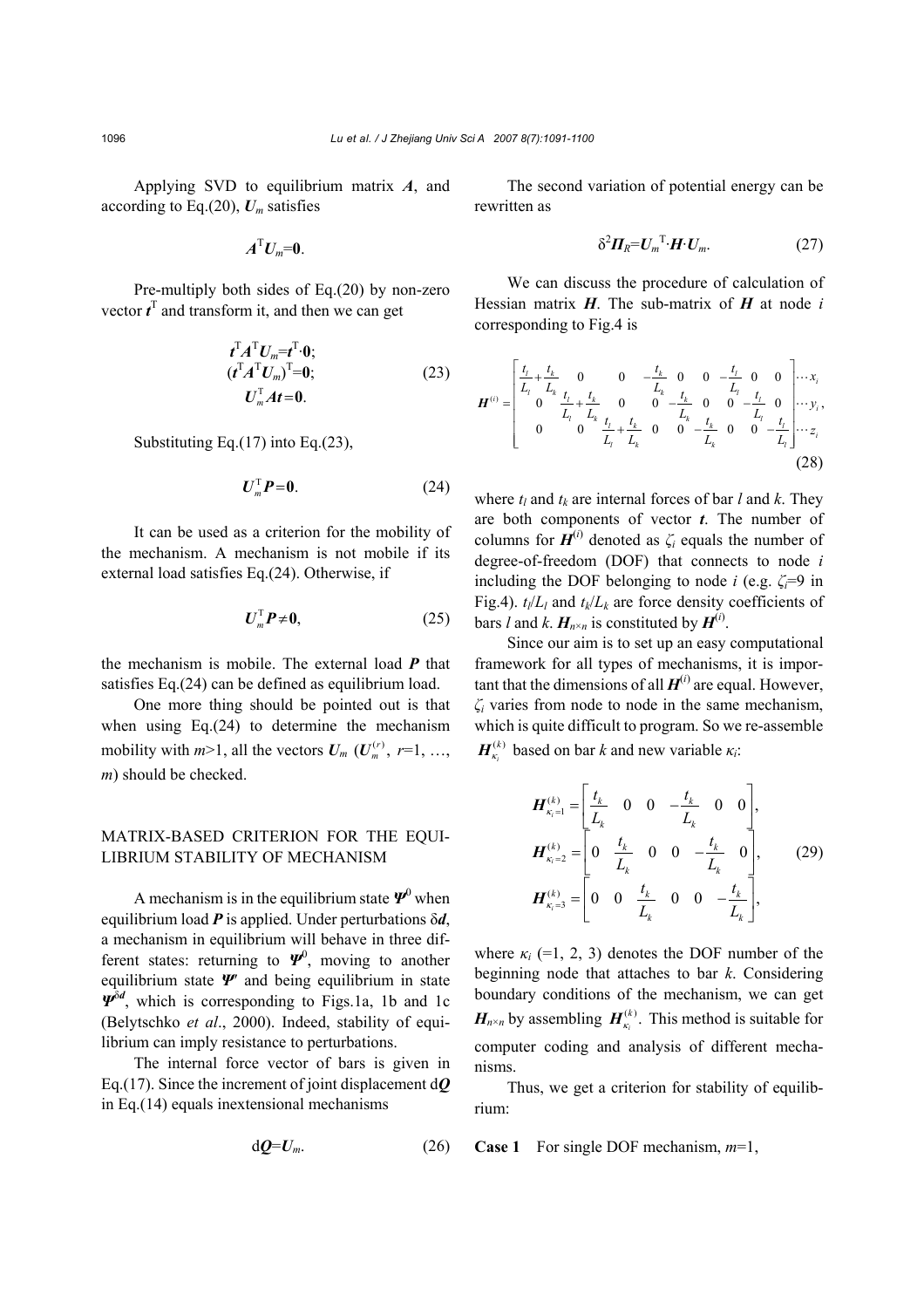$U_m$ <sup>T</sup>·*H*·*U<sub>m</sub>*>0→stable equilibrium,  $U_m^T \cdot H \cdot U_m = 0 \rightarrow$ indifferent equilibrium,  $U_m^T \cdot H \cdot U_m \leq 0 \rightarrow \text{unstable equilibrium.}$  (30)

**Case 2** For multi-DOF mechanism, *m*>1,

 $U_m^T \cdot H \cdot U_m$  is positive definite→stable equilibrium,  $U_m^T \cdot H \cdot U_m = 0 \rightarrow \text{indifferent equilibrium},$  $U_m^T \cdot H \cdot U_m$  is negative definite→unstable equilibrium.

(31)

If  $U_m^T \cdot H \cdot U_m$  is positive semidefinite, higher order of potential energy  $\delta'$  $\Pi_R$  ( $t > 2$ ) should be considered.

According to Linear Algebra Theory, we can get

$$
H_{n \times n}
$$
 is positive definite $\leftrightarrow \forall X_{n \times 1} (= \{x_1, x_2, ..., x_n\}^T)$   
subject to  $X^T \cdot H \cdot X > 0$ . (32)

Obviously, linear space formed by *X* includes that formed by vector  $U_m$ ,  $\mathbf{R}^n(U_m) \subseteq \mathbf{R}^n(X)$ . So  $H_{n \times n}$  can be defined as the sufficient criterion for stability of equilibrium of mechanisms. We have

 $H_{n\times n}$  is positive definite→stable equilibrium, (33)  $H_{n \times n}$  is negative definite→unstable equilibrium. (34)

## EXAMPLES

#### **Equilibrium stability evaluation for a single-bar mechanism**

Fig.3 shows a simple finite mechanism that *m*=1 and *s*=0, and it is applied with two different external forces.

For the case shown in Fig.3b, there are

$$
\boldsymbol{H} = \begin{bmatrix} 1 & 0 \\ 0 & 1 \end{bmatrix}, \ \ \boldsymbol{U}_m = \begin{bmatrix} 1 \\ 0 \end{bmatrix}, \ \ \boldsymbol{P} = \begin{bmatrix} 0 \\ 1 \end{bmatrix}.
$$

Hence  $U_m$ <sup>T</sup> $P=0$ , and the mechanism is not mobile. *H* is positive definite, and the equilibrium of the mechanism is stable.

For the case shown in Fig.3c, there are

$$
\boldsymbol{H} = \begin{bmatrix} -1 & 0 \\ 0 & -1 \end{bmatrix}, \quad \boldsymbol{U}_m = \begin{bmatrix} 1 \\ 0 \end{bmatrix}, \quad \boldsymbol{P} = \begin{bmatrix} 0 \\ -1 \end{bmatrix}.
$$

Hence  $U_m^T P=0$ , and the mechanism is not mobile. *H* is negative definite, and the equilibrium of the mechanism is unstable.

# **Equilibrium stability evaluation for a four-bar mechanism**

In this example, a four-bar mechanism, consisting of rigid bars and pin joints, subjected to several different load patterns is considered. The main data of the mechanism are illustrated in Fig.5a. It is a finite mechanism, *m*=1, *s*=0, which can be indicated by analyzing the equilibrium matrix

$$
A = \begin{bmatrix} 0 & -1 & 0 \\ 1 & 0 & 0 \\ 0 & 1 & 0 \\ 0 & 0 & 1 \end{bmatrix}.
$$



**Fig.5 A four-bar mechanism. (a) Geometrical parameters; (b)~(g) Applied with different load patterns**

When certain concentrated loads are applied, the internal forces of elements and inextensional mechanism can be calculated. The Hessian matrix can also be obtained by Eq.(29). Mobility and stability of equilibrium of mechanism in Figs.5b~5g can be determined by checking criterion formulae Eq.(24) and Eq.(30). The detailed numerical calculation is shown as follows:

For the case shown in Fig.5b,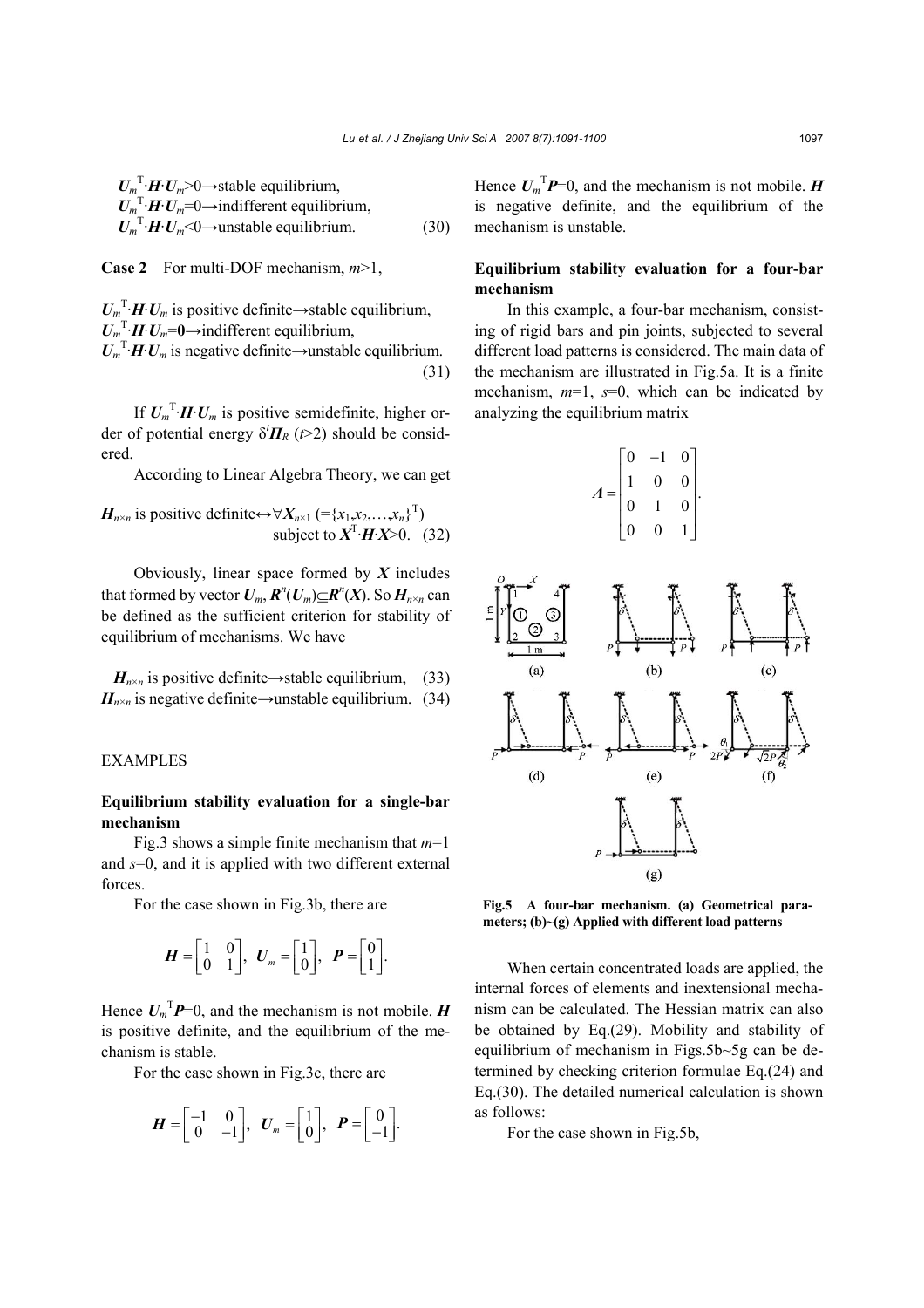$$
\boldsymbol{H} = \begin{bmatrix} 1 & 0 & 0 & 0 \\ 0 & 1 & 0 & 0 \\ 0 & 0 & 1 & 0 \\ 0 & 0 & 0 & 1 \end{bmatrix}, \ \boldsymbol{U}_m = \begin{bmatrix} -0.707 \\ 0 \\ -0.707 \\ 0 \end{bmatrix}, \\ \boldsymbol{t} = \begin{bmatrix} 1 \\ 0 \\ 1 \end{bmatrix}, \ \boldsymbol{P} = \begin{bmatrix} 0 \\ 1 \\ 0 \\ 1 \end{bmatrix}.
$$

Hence  $U_m^T P=0$ , the mechanism is not mobile.  $U_m^T \cdot H \cdot U_m = 1$ . The equilibrium of the mechanism is stable.

For the case shown in Fig.5c,

$$
\boldsymbol{H} = \begin{bmatrix} -1 & 0 & 0 & 0 \\ 0 & -1 & 0 & 0 \\ 0 & 0 & -1 & 0 \\ 0 & 0 & 0 & -1 \end{bmatrix}, \quad \boldsymbol{U}_{m} = \begin{bmatrix} -0.707 \\ 0 \\ -0.707 \\ 0 \end{bmatrix},
$$

$$
\boldsymbol{t} = \begin{bmatrix} -1 \\ 0 \\ -1 \end{bmatrix}, \quad \boldsymbol{P} = \begin{bmatrix} 0 \\ -1 \\ 0 \\ -1 \end{bmatrix}.
$$

Hence  $U_m^T P=0$ , and the mechanism is not mobile.  $U_m^T$ <sup>T</sup>·*H*·*U<sub>m</sub>*=−1. The equilibrium of the mechanism is unstable.

For the case shown in Fig.5d,

$$
\boldsymbol{H} = \begin{bmatrix} 1 & 0 & 1 & 0 \\ 0 & -1 & 0 & 1 \\ -1 & 0 & -1 & 0 \\ 0 & 1 & 0 & -1 \end{bmatrix}, \quad \boldsymbol{U}_{m} = \begin{bmatrix} -0.707 \\ 0 \\ -0.707 \\ 0 \end{bmatrix},
$$

$$
\boldsymbol{t} = \begin{bmatrix} 0 \\ -1 \\ 0 \end{bmatrix}, \quad \boldsymbol{P} = \begin{bmatrix} 1 \\ 0 \\ -1 \\ 0 \end{bmatrix}.
$$

Hence  $U_m^T P=0$ , and the mechanism is not mobile.  $U_m^T \cdot H \cdot U_m = 0$ . The mechanism is under indifferent equilibrium.

For the case shown in Fig.5e,

$$
\boldsymbol{H} = \begin{bmatrix} 1 & 0 & -1 & 0 \\ 0 & 1 & 0 & -1 \\ -1 & 0 & 1 & 0 \\ 0 & -1 & 0 & 1 \end{bmatrix}, \ \boldsymbol{U}_{m} = \begin{bmatrix} -0.707 \\ 0 \\ -0.707 \\ 0 \end{bmatrix},
$$

$$
\boldsymbol{t} = \begin{bmatrix} 0 \\ 1 \\ 0 \end{bmatrix}, \ \boldsymbol{P} = \begin{bmatrix} -1 \\ 0 \\ 1 \\ 0 \end{bmatrix}.
$$

Hence  $U_m$ <sup>T</sup> $P=0$ , and the mechanism is not mobile.  $U_m^T \cdot H \cdot U_m = 0$ . The mechanism is under indifferent equilibrium.

For the case shown in Fig.5f ( $\theta_1$ =60°,  $\theta_2$ =45°),

$$
\mathbf{H} = \begin{bmatrix} 2.732 & 0 & -1 & 0 \\ 0 & 2.732 & 0 & -1 \\ -1 & 0 & 0 & 0 \\ 0 & -1 & 0 & 0 \end{bmatrix}, \mathbf{U}_m = \begin{bmatrix} -0.707 \\ 0 \\ -0.707 \\ 0 \end{bmatrix},
$$

$$
\mathbf{t} = \begin{bmatrix} 1.732 \\ 1 \\ -1 \end{bmatrix}, \quad \mathbf{P} = \begin{bmatrix} -1 \\ 1.732 \\ 1 \\ -1 \end{bmatrix}.
$$

Hence  $U_m^T P=0$ , and the mechanism is not mobile.  $U_m^T \cdot H \cdot U_m = 0.366$ . The equilibrium of the mechanism is stable.

For the case shown in Fig.5g,

$$
U_{m} = \begin{bmatrix} -0.707 \\ 0 \\ -0.707 \\ 0 \end{bmatrix}, \ \boldsymbol{P} = \begin{bmatrix} 1 \\ 0 \\ 0 \\ 0 \end{bmatrix}.
$$

Hence  $U_m$ <sup>T</sup> $P$ =-0.707 $\neq$ 0, and the mechanism is mobile.

The displacement path of node 2 is shown in Fig.6 when perturbation  $\delta$  is acting. Node 2 in Figs.5b and 5f returns to the initial equilibrium state and that in Fig.5c is away from the initial state. Particularly, Figs.5d and 5e show a neutral equilibrium state (indifferent equilibrium state).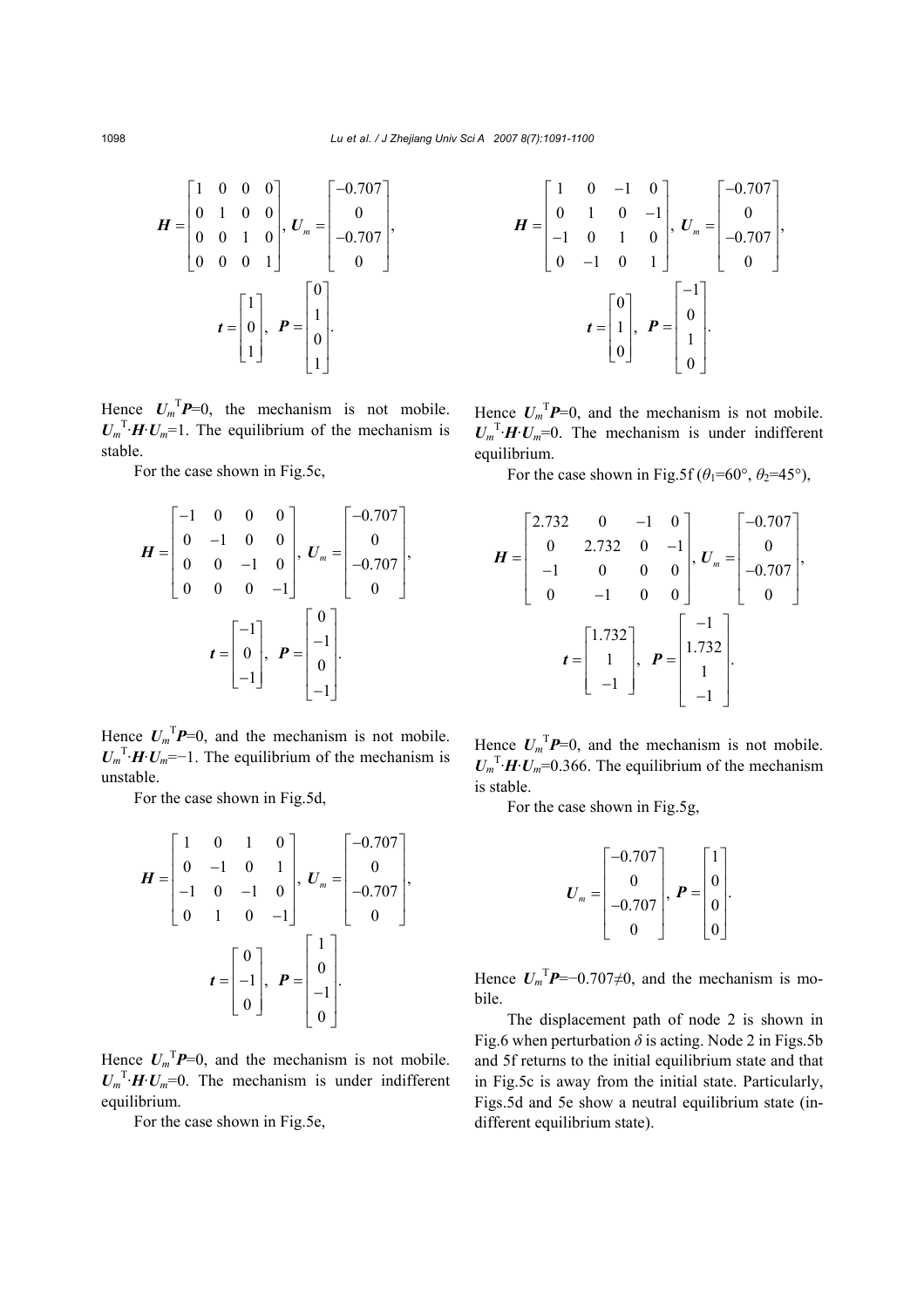

## **Equilibrium stability evaluation for a multi-mode mechanism**

Fig.7 shows a multi-mode mechanism consisting of two equal Watt type mechanisms, which are connected by a horizontal bar. It has been used as an example in (Tarnai and Szabó, 2000) to analyze the motion bifurcation. The paper analyzes the mobility and stability of this mechanism under different load patterns. The rank of the corresponding equilibrium matrix *A* is equal to the column of *A* and less than the row of *A* by 2, i.e.  $m=2$ ,  $s=0$ . Based on the SVD method, the states of inextensional mechanism can be calculated as follows:

$$
U_m = \begin{bmatrix} 0 & 0.486 & 0 & 0.486 & 0 & 0.486 & 0 & 0.486 \\ 0 & -0.116 & 0 & -0.116 & 0 & -0.116 & 0 & -0.116 \\ 0 & 0.116 & 0 & 0.116 & 0 & 0.116 & 0 & 0.116 \\ 0 & 0.486 & 0 & 0.486 & 0 & 0.486 & 0 & 0.486 \end{bmatrix}.
$$



**Fig.7 Multi-modes mechanism. (a) Geometrical parameters; (b) Under different load patterns**

Under load (1): for  $U_m^T P = 0$ , the mechanism is not mobile; for  $U_m^T \cdot H \cdot U_m = \begin{bmatrix} 0.5 & 0 \\ 0 & 0.5 \end{bmatrix}$ , the equilibrium of the mechanism is stable.

Under load (2): for  $U_m^T P = 0$ , the mechanism is not mobile; for  $U_m^T \cdot H \cdot U_m = 0$ , the mechanism is under indifferent equilibrium.

Under load (3): for  $U_m^T P = 0$ , the mechanism is not mobile; for  $U_m^T \cdot H \cdot U_m = \begin{bmatrix} -0.25 & 0 \\ 0 & -0.25 \end{bmatrix}$ , the equilibrium of the mechanism is unstable.

Under load (4): for  $U_m^T P = \begin{bmatrix} -0.602 \\ 0.371 \end{bmatrix}$ 0.371  $\begin{bmatrix} -0.602 \\ -0.371 \end{bmatrix} \neq 0$ , the

mechanism is mobile.

#### **CONCLUSION**

This paper presents a matrix-based criterion for mobility and stability of mechanism. As external loads are considered, stability of equilibrium is more generalized than geometrical stability. The idea of stability theory in structures has been introduced into mechanism. It shows that three types of equilibrium states exist in the field of mechanism: stable equilibrium, unstable equilibrium and indifferent equilibrium. The first and second variations of potential energy function of mechanism are analyzed under the field of conservative force. The Linear Algebra Theory is used throughout the calculations. Several efficient criterion formulae are listed and classified in Table 2.

**Table 2 Criterion formulae for mobility and equilibrium stability of mechanisms** 

|       | Criterion for<br>mobility            | Criterion for stability<br>of equilibrium                                                                                           |
|-------|--------------------------------------|-------------------------------------------------------------------------------------------------------------------------------------|
| $m=1$ | Immobility: $U_m^T P = 0$            | Stable equilibrium:<br>$U_m$ <sup>T</sup> · $\overline{H}$ · $U_m$ >0<br>Indifferent equilibrium:<br>$U_m$ <sup>T</sup> ·H· $U_m=0$ |
|       | Mobile: $U_m$ <sup>T</sup> $P\neq 0$ | Unstable equilibrium:<br>$U_m$ <sup>T</sup> ·H· $U_m$ <0                                                                            |
| m>1   | Immobility: $U_m^T P = 0$            | Stable equilibrium:<br>$U_m^T H U_m$ (positive definite)<br>Indifferent equilibrium:<br>$U_m$ <sup>T</sup> ·H· $U_m$ =0             |
|       | Mobile: $U_m$ <sup>T</sup> $P\neq 0$ | Unstable equilibrium:<br>$U_m^T \cdot H \cdot U_m$ (negative definite)                                                              |

The criterion for mobility is quite helpful for determining whether the finite mechanisms applied with external load are in equilibrium state. And the